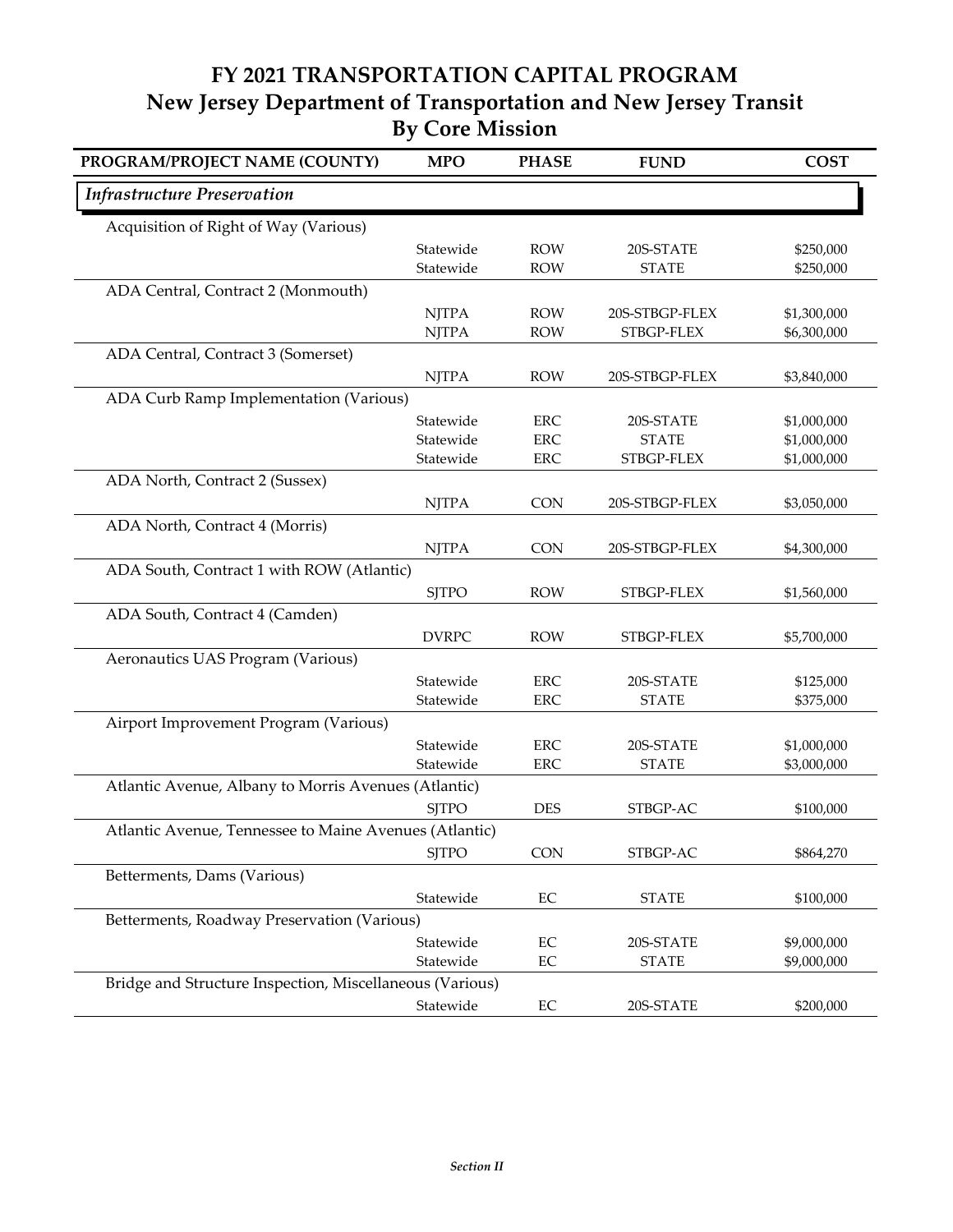| PROGRAM/PROJECT NAME (COUNTY)                                                       | <b>MPO</b>                                               | <b>PHASE</b> | <b>FUND</b>   | <b>COST</b>  |  |  |
|-------------------------------------------------------------------------------------|----------------------------------------------------------|--------------|---------------|--------------|--|--|
|                                                                                     | Bridge Deck/Superstructure Replacement Program (Various) |              |               |              |  |  |
|                                                                                     | <b>DVRPC</b>                                             | <b>ERC</b>   | <b>NHPP</b>   | \$4,000,000  |  |  |
|                                                                                     | <b>NJTPA</b>                                             | <b>ERC</b>   | <b>NHPP</b>   | \$30,000,000 |  |  |
|                                                                                     | <b>SJTPO</b>                                             | <b>ERC</b>   | <b>NHPP</b>   | \$1,000,000  |  |  |
|                                                                                     | Statewide                                                | <b>ERC</b>   | <b>NHPP</b>   | \$4,000,000  |  |  |
|                                                                                     | Statewide                                                | <b>ERC</b>   | <b>STATE</b>  | \$8,450,000  |  |  |
|                                                                                     | Statewide                                                | ERC          | STBGP-OS-BRDG | \$1,000,000  |  |  |
| Bridge Emergency Repair (Various)                                                   |                                                          |              |               |              |  |  |
|                                                                                     | Statewide                                                | EC           | 20S-STATE     | \$29,050,000 |  |  |
|                                                                                     | Statewide                                                | EC           | <b>STATE</b>  | \$64,350,000 |  |  |
| Bridge Inspection (Various)                                                         |                                                          |              |               |              |  |  |
|                                                                                     | Statewide                                                | $\rm EC$     | <b>NHPP</b>   | \$11,900,000 |  |  |
|                                                                                     | Statewide                                                | EC           | STBGP-FLEX    | \$7,680,000  |  |  |
|                                                                                     | Statewide                                                | EC           | STBGP-OS-BRDG | \$2,000,000  |  |  |
| Bridge Inspection Program, Minor Bridges (Various)                                  |                                                          |              |               |              |  |  |
|                                                                                     | Statewide                                                | EC           | 20S-STATE     | \$1,725,000  |  |  |
|                                                                                     | Statewide                                                | $\rm EC$     | <b>STATE</b>  | \$5,175,000  |  |  |
| Bridge Maintenance and Repair, Movable Bridges (Various)                            |                                                          |              |               |              |  |  |
|                                                                                     | Statewide                                                | EC           | 20S-STATE     | \$7,125,000  |  |  |
|                                                                                     | Statewide                                                | $\rm EC$     | <b>STATE</b>  | \$21,375,000 |  |  |
| Bridge Maintenance Fender Replacement (Various)                                     |                                                          |              |               |              |  |  |
|                                                                                     | Statewide                                                | <b>ERC</b>   | <b>NHPP</b>   | \$14,000,000 |  |  |
|                                                                                     | Statewide                                                | <b>ERC</b>   | STBGP-FLEX    | \$4,000,000  |  |  |
| Bridge Maintenance Scour Countermeasures (Various)                                  |                                                          |              |               |              |  |  |
|                                                                                     | Statewide                                                | <b>ERC</b>   | <b>NHPP</b>   | \$5,000,000  |  |  |
|                                                                                     | Statewide                                                | <b>ERC</b>   | STBGP-FLEX    | \$4,000,000  |  |  |
| Bridge Management System (Various)                                                  |                                                          |              |               |              |  |  |
|                                                                                     | Statewide                                                | $\rm EC$     | STBGP-FLEX    | \$1,250,000  |  |  |
| Bridge Preventive Maintenance (Various)                                             |                                                          |              |               |              |  |  |
|                                                                                     | Statewide                                                | EC           | 20S-STATE     | \$10,000,000 |  |  |
|                                                                                     | Statewide                                                | $\rm EC$     | <b>NHPP</b>   | \$25,000,000 |  |  |
|                                                                                     | Statewide                                                | EC           | <b>STATE</b>  | \$42,380,000 |  |  |
|                                                                                     | Statewide                                                | $\rm EC$     | STBGP-FLEX    | \$10,000,000 |  |  |
| Bridge Replacement, Future Projects (Various)                                       |                                                          |              |               |              |  |  |
|                                                                                     | Statewide                                                | <b>ERC</b>   | 20S-STATE     | \$658,500    |  |  |
|                                                                                     | Statewide                                                | <b>ERC</b>   | <b>NHPP</b>   | \$14,392,551 |  |  |
|                                                                                     | Statewide                                                | <b>ERC</b>   | <b>STATE</b>  | \$1,976,500  |  |  |
| Bridge Scour Countermeasures (Various)                                              |                                                          |              |               |              |  |  |
|                                                                                     | Statewide                                                | ERC          | 20S-STATE     | \$200,000    |  |  |
| Broadway Avenue (CR 3), Bridge over Route 35 (Monmouth)                             |                                                          |              |               |              |  |  |
|                                                                                     | <b>NJTPA</b>                                             | <b>CON</b>   | <b>STATE</b>  | \$6,964,000  |  |  |
| Carteret, International Trade and Logistics Center Roadway Improvements (Middlesex) |                                                          |              |               |              |  |  |
|                                                                                     | <b>NJTPA</b>                                             | <b>CON</b>   | <b>STATE</b>  | \$5,037,000  |  |  |
| Construction Inspection (Various)                                                   |                                                          |              |               |              |  |  |
|                                                                                     | Statewide                                                | EC           | 20S-STATE     | \$5,500,000  |  |  |
|                                                                                     | Statewide                                                | $\rm EC$     | <b>STATE</b>  | \$5,500,000  |  |  |
| Construction Program IT System (TRNS.PORT) (Various)                                |                                                          |              |               |              |  |  |
|                                                                                     | Statewide                                                | EC           | 20S-STATE     | \$1,600,000  |  |  |
| County Bridge K0607, New Brunswick Road over Al's Brook (Somerset)                  |                                                          |              |               |              |  |  |
|                                                                                     |                                                          |              |               |              |  |  |
|                                                                                     | <b>NJTPA</b>                                             | CON          | STBGP-NY/NWK  | \$2,500,000  |  |  |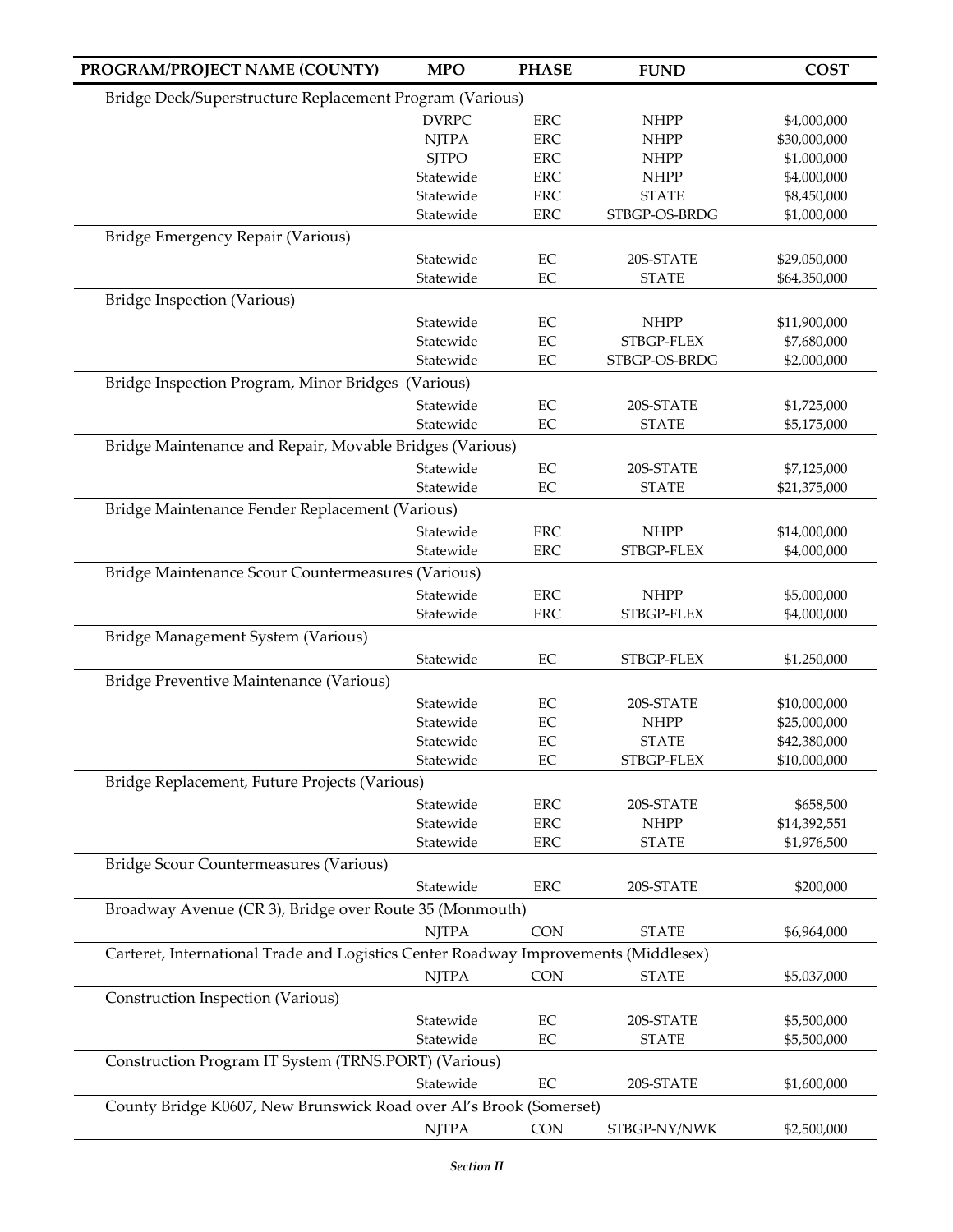| PROGRAM/PROJECT NAME (COUNTY)                                                   | <b>MPO</b>   | <b>PHASE</b> | <b>FUND</b>    | <b>COST</b>  |
|---------------------------------------------------------------------------------|--------------|--------------|----------------|--------------|
| CR 508 (Central Avenue), Bridge over City Subway (Essex)                        |              |              |                |              |
|                                                                                 | <b>NJTPA</b> | <b>DES</b>   | STBGP-NY/NWK   | \$3,000,000  |
| CR 559 Alternate (Ocean Heights Avenue), Harbor Ave to Salma Terrace (Atlantic) |              |              |                |              |
|                                                                                 | <b>SJTPO</b> | <b>CON</b>   | STBGP-AC       | \$1,571,400  |
| Culvert Replacement Program (Various)                                           |              |              |                |              |
|                                                                                 | Statewide    | ${\rm ERC}$  | 20S-STATE      | \$1,000,000  |
|                                                                                 | Statewide    | <b>ERC</b>   | <b>STATE</b>   | \$3,000,000  |
|                                                                                 | Statewide    | ${\rm ERC}$  | STBGP-FLEX     | \$1,000,000  |
| Cumberland County Federal Road Program (Cumberland)                             |              |              |                |              |
|                                                                                 | <b>SJTPO</b> | <b>CON</b>   | STBGP-B5K200K  | \$2,100,000  |
| DBE Supportive Services Program (Various)                                       |              |              |                |              |
|                                                                                 | Statewide    | EC           | STBGP-FLEX     | \$500,000    |
| Delaware & Raritan Canal Bridges (Mercer)                                       |              |              |                |              |
|                                                                                 | Statewide    | <b>ERC</b>   | STBGP-FLEX     | \$5,000,000  |
| Design, Emerging Projects (Various)                                             |              |              |                |              |
|                                                                                 | Statewide    | <b>DES</b>   | 20S-STATE      | \$4,000,000  |
|                                                                                 | Statewide    | <b>DES</b>   | <b>STATE</b>   | \$12,000,000 |
|                                                                                 | Statewide    | <b>DES</b>   | STBGP-FLEX     | \$1,000,000  |
| Disadvantaged Business Enterprise (Various)                                     |              |              |                |              |
|                                                                                 | Statewide    | EC           | STBGP-FLEX     | \$100,000    |
| Drainage Rehabilitation & Improvements (Various)                                |              |              |                |              |
|                                                                                 | Statewide    | EC           | STBGP-FLEX     | \$15,000,000 |
| Drainage Rehabilitation and Maintenance, State (Various)                        |              |              |                |              |
|                                                                                 | Statewide    | EC           | 20S-STATE      | \$3,750,000  |
|                                                                                 | Statewide    | EC           | <b>STATE</b>   | \$11,250,000 |
| Duck Island Landfill, Site Remediation (Mercer)                                 |              |              |                |              |
|                                                                                 | <b>DVRPC</b> | EC           | 20S-STATE      | \$100,000    |
| DVRPC, Future Projects (Various)                                                |              |              |                |              |
|                                                                                 | <b>DVRPC</b> | <b>ERC</b>   | STBGP-PHILA    | \$5,737,000  |
| Electrical Facilities (Various)                                                 |              |              |                |              |
|                                                                                 | Statewide    | EC           | 20S-STATE      | \$1,750,000  |
|                                                                                 | Statewide    | EC           | <b>STATE</b>   | \$5,250,000  |
| Electrical Load Center Replacement, Statewide (Various)                         |              |              |                |              |
|                                                                                 | Statewide    | ERC          | 20S-STATE      | \$1,325,000  |
|                                                                                 | Statewide    | <b>ERC</b>   | <b>STATE</b>   | \$3,975,000  |
| Environmental Investigations (Various)                                          |              |              |                |              |
|                                                                                 | Statewide    | EC           | 20S-STATE      | \$1,500,000  |
|                                                                                 | Statewide    | EC           | <b>STATE</b>   | \$4,500,000  |
| Environmental Project Support (Various)                                         |              |              |                |              |
|                                                                                 | Statewide    | <b>ERC</b>   | 20S-STATE      | \$500,000    |
|                                                                                 | Statewide    | <b>ERC</b>   | <b>STATE</b>   | \$500,000    |
| F.R.E.C. Access Road, Bridge over Toms River (Ocean)                            |              |              |                |              |
|                                                                                 | <b>NJTPA</b> | <b>CON</b>   | 20S-STBGP-OS-B | \$3,500,000  |
| Guiderail Upgrade (Various)                                                     |              |              |                |              |
|                                                                                 | Statewide    | EC           | 20S-STATE      | \$500,000    |
|                                                                                 | Statewide    | EC           | <b>NHPP</b>    | \$1,000,000  |
|                                                                                 | Statewide    | EC           | <b>STATE</b>   | \$500,000    |
| Hamilton Road, Bridge over Conrail RR (Somerset)                                |              |              |                |              |
|                                                                                 | <b>NJTPA</b> | DES          | STBGP-OS-BRDG  | \$2,100,000  |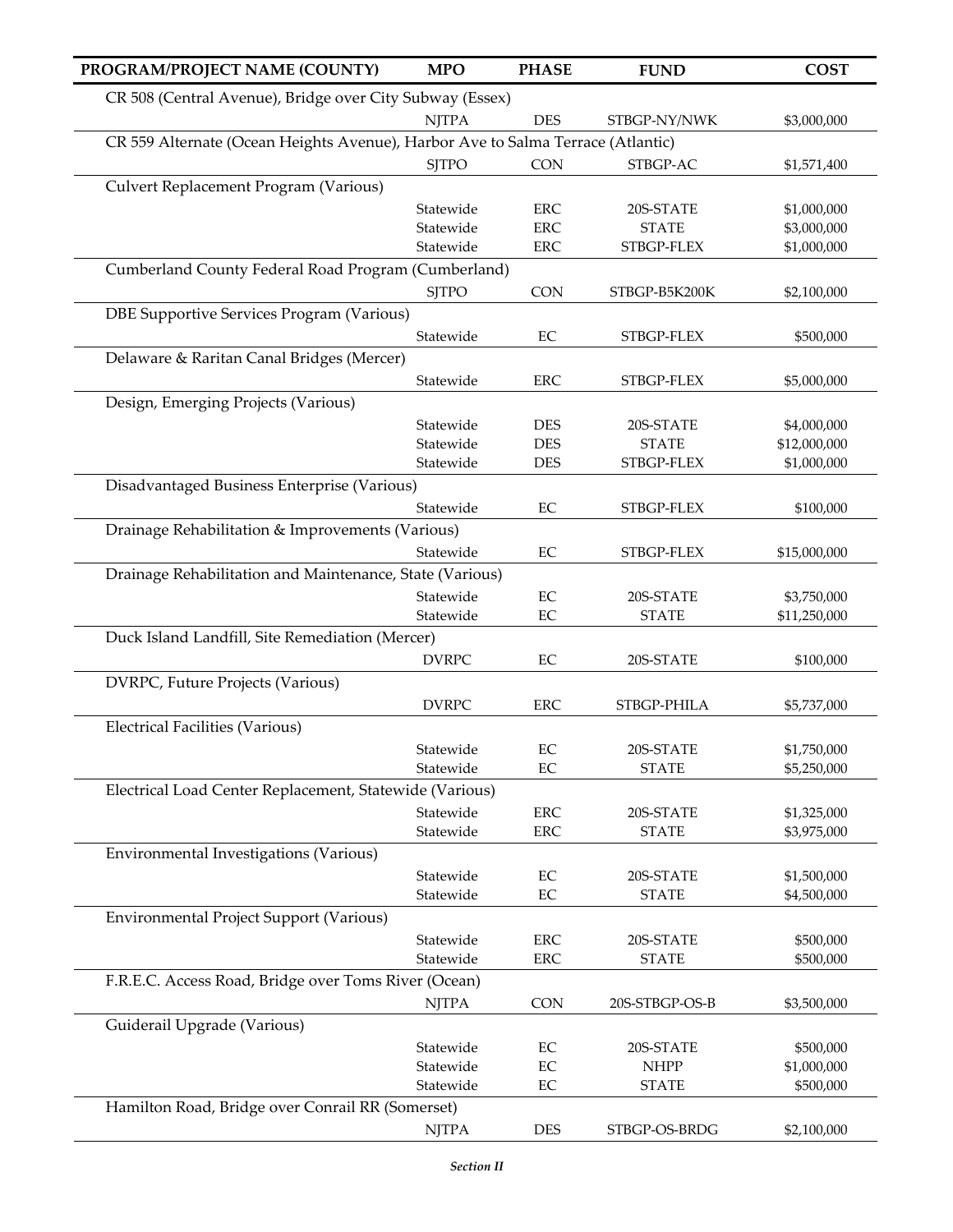| PROGRAM/PROJECT NAME (COUNTY)                                                               | <b>MPO</b>   | <b>PHASE</b> | <b>FUND</b>   | <b>COST</b>   |
|---------------------------------------------------------------------------------------------|--------------|--------------|---------------|---------------|
| High-Mast Light Poles (Various)                                                             |              |              |               |               |
|                                                                                             | Statewide    | <b>ERC</b>   | <b>NHPP</b>   | \$1,000,000   |
|                                                                                             | Statewide    | <b>ERC</b>   | STBGP-FLEX    | \$1,000,000   |
| <b>Interstate Service Facilities (Various)</b>                                              |              |              |               |               |
|                                                                                             | Statewide    | EC           | 20S-STATE     | \$138,000     |
|                                                                                             | Statewide    | EC           | <b>STATE</b>  | \$414,000     |
| Job Order Contracting Infrastructure Repairs, Statewide (Various)                           |              |              |               |               |
|                                                                                             | Statewide    | $\rm EC$     | STBGP-FLEX    | \$10,000,000  |
| Kaighn Avenue (CR 607), Bridge over Cooper River (Roadway and Bridge Improvements) (Camden) |              |              |               |               |
|                                                                                             | <b>DVRPC</b> | <b>CON</b>   | STBGP-PHILA   | \$8,051,000   |
| Kapkowski Road - North Avenue East Improvement Project (Union)                              |              |              |               |               |
|                                                                                             | <b>NJTPA</b> | <b>DES</b>   | <b>DEMO</b>   | \$1,200,000   |
| Landis Avenue, Phase 0, Main Road to Myrtle Street (Cumberland)                             |              |              |               |               |
|                                                                                             | <b>SJTPO</b> | <b>CON</b>   | STBGP-B5K200K | \$1,800,000   |
| Legal Costs for Right of Way Condemnation (Various)                                         |              |              |               |               |
|                                                                                             | Statewide    | EC           | 20S-STATE     | \$800,000     |
|                                                                                             | Statewide    | EC           | <b>STATE</b>  | \$800,000     |
| Lincoln Ave/Chambers Street (CR 626), Bridge over Amtrak & Assunpink Creek (Mercer)         |              |              |               |               |
|                                                                                             | <b>DVRPC</b> | <b>CON</b>   | STBGP-TRENTON | \$4,230,000   |
| Lincoln Tunnel Access Project (LTAP) (Hudson)                                               |              |              |               |               |
|                                                                                             | <b>NJTPA</b> | <b>ERC</b>   | <b>STATE</b>  | \$131,000,000 |
| Local Aid Consultant Services (Various)                                                     |              |              |               |               |
|                                                                                             | <b>DVRPC</b> | $\rm EC$     | STBGP-PHILA   | \$200,000     |
|                                                                                             | <b>NJTPA</b> | EC           | STBGP-NY/NWK  | \$200,000     |
|                                                                                             | <b>SJTPO</b> | EC           | STBGP-B5K200K | \$100,000     |
| Local Aid Grant Management System (Various)                                                 |              |              |               |               |
|                                                                                             | Statewide    | EC           | 20S-STATE     | \$200,000     |
| Local Aid, Infrastructure Fund (Various)                                                    |              |              |               |               |
|                                                                                             | Statewide    | <b>ERC</b>   | 20S-STATE     | \$7,500,000   |
| Local Aid, State Transportation Infrastructure Bank (Various)                               |              |              |               |               |
|                                                                                             | Statewide    | ERC          | 20S-STATE     | \$22,600,000  |
| Local Bridges, Future Needs (Various)                                                       |              |              |               |               |
|                                                                                             | Statewide    | <b>ERC</b>   | <b>STATE</b>  | \$47,300,000  |
| Local Concept Development Support (Various)                                                 |              |              |               |               |
|                                                                                             | <b>DVRPC</b> | PLS          | STBGP-PHILA   | \$700,000     |
|                                                                                             | <b>NJTPA</b> | <b>PLS</b>   | STBGP-NY/NWK  | \$2,925,000   |
|                                                                                             | <b>SJTPO</b> | $\rm PLS$    | STBGP-B5K200K | \$275,000     |
| Local County Aid, DVRPC (Various)                                                           |              |              |               |               |
|                                                                                             | <b>DVRPC</b> | <b>ERC</b>   | 20S-STATE     | \$32,668,917  |
| Local County Aid, NJTPA (Various)                                                           |              |              |               |               |
|                                                                                             | <b>NJTPA</b> | <b>ERC</b>   | 20S-STATE     | \$105,502,141 |
| Local County Aid, SJTPO (Various)                                                           |              |              |               |               |
|                                                                                             | <b>SJTPO</b> | <b>ERC</b>   | 20S-STATE     | \$23,078,942  |
| Local Freight Impact Fund (Various)                                                         |              |              |               |               |
|                                                                                             | Statewide    | ERC          | <b>STATE</b>  | \$30,100,000  |
| Local Municipal Aid, DVRPC (Various)                                                        |              |              |               |               |
|                                                                                             | <b>DVRPC</b> | ERC          | <b>STATE</b>  | \$29,193,208  |
|                                                                                             |              |              |               |               |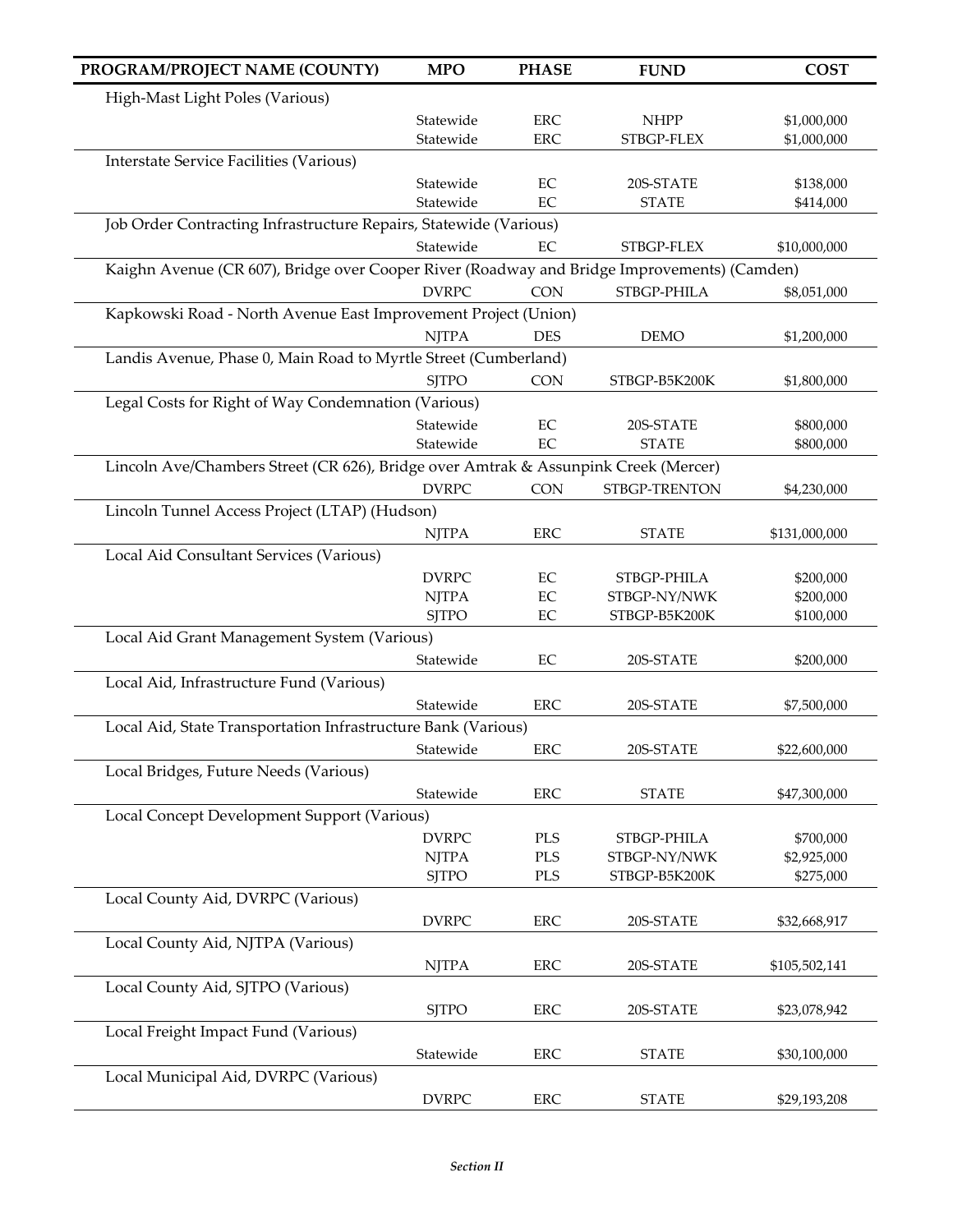| PROGRAM/PROJECT NAME (COUNTY)                                                       | <b>MPO</b>                   | <b>PHASE</b>             | <b>FUND</b>               | <b>COST</b>                |
|-------------------------------------------------------------------------------------|------------------------------|--------------------------|---------------------------|----------------------------|
| Local Municipal Aid, NJTPA (Various)                                                |                              |                          |                           |                            |
|                                                                                     | <b>NJTPA</b>                 | ERC                      | <b>STATE</b>              | \$108,499,116              |
| Local Municipal Aid, SJTPO (Various)                                                |                              |                          |                           |                            |
|                                                                                     | <b>SJTPO</b>                 | <b>ERC</b>               | <b>STATE</b>              | \$13,557,676               |
| Local Municipal Aid, Urban Aid (Various)                                            |                              |                          |                           |                            |
|                                                                                     | Statewide                    | <b>ERC</b>               | <b>STATE</b>              | \$10,000,000               |
| Maritime Transportation System (Various)                                            |                              |                          |                           |                            |
|                                                                                     | Statewide                    | EC                       | 20S-STATE                 | \$15,000,000               |
|                                                                                     | Statewide                    | $\rm EC$                 | <b>STATE</b>              | \$52,690,000               |
| Metropolitan Planning (Various)                                                     |                              |                          |                           |                            |
|                                                                                     | <b>DVRPC</b>                 | <b>PLS</b>               | $\rm PL$                  | \$2,538,000                |
|                                                                                     | <b>DVRPC</b>                 | <b>PLS</b>               | PL-FTA                    | \$700,000                  |
|                                                                                     | <b>DVRPC</b>                 | <b>PLS</b>               | STBGP-PHILA               | \$1,600,000                |
|                                                                                     | <b>NJTPA</b>                 | <b>PLS</b>               | $\rm PL$                  | \$9,890,000                |
|                                                                                     | <b>NJTPA</b>                 | <b>PLS</b>               | PL-FTA                    | \$3,172,706                |
|                                                                                     | <b>NJTPA</b>                 | <b>PLS</b>               | STBGP-NY/NWK              | \$8,000,000                |
|                                                                                     | <b>SJTPO</b><br><b>SJTPO</b> | <b>PLS</b><br><b>PLS</b> | PL<br>PL-FTA              | \$1,069,000<br>\$462,477   |
|                                                                                     | <b>SJTPO</b>                 | <b>PLS</b>               | STBGP-L5K                 | \$265,000                  |
| Mill Road, Landis Avenue to CR 540 (Almond Road) (Cumberland)                       |                              |                          |                           |                            |
|                                                                                     | <b>SJTPO</b>                 | <b>DES</b>               | STBGP-B5K200K             | \$100,000                  |
| Minority and Women Workforce Training Set Aside (Various)                           |                              |                          |                           |                            |
|                                                                                     | Statewide                    | $\rm EC$                 | 20S-STATE                 |                            |
|                                                                                     | Statewide                    | $\rm EC$                 | <b>STATE</b>              | \$375,000<br>\$1,125,000   |
| Monmouth County Bridges W7, W8, W9 over Glimmer Glass and Debbie's Creek (Monmouth) |                              |                          |                           |                            |
|                                                                                     | <b>NJTPA</b>                 | <b>ROW</b>               | STBGP-NY/NWK              | \$1,000,000                |
| New Jersey Rail Freight Assistance Program (Various)                                |                              |                          |                           |                            |
|                                                                                     | Statewide                    | $\rm EC$                 | <b>STATE</b>              | \$25,000,000               |
| New Jersey Scenic Byways Program (Various)                                          |                              |                          |                           |                            |
|                                                                                     | Statewide                    | <b>ERC</b>               | TA-FLEX                   | \$500,000                  |
|                                                                                     |                              |                          |                           |                            |
| NJTPA, Future Projects (Various)                                                    |                              |                          |                           |                            |
|                                                                                     | <b>NJTPA</b>                 | ERC                      | STBGP-NY/NWK              | \$42,366,000               |
| Oak Tree Road Bridge, CR 604 (Middlesex)                                            |                              |                          |                           |                            |
|                                                                                     | <b>NJTPA</b>                 | <b>DES</b>               | 20S-NHPP                  | \$1,800,000                |
| Ocean Drive (CR 619), 62nd Street to 80th Street (Cape May)                         | <b>NJTPA</b>                 | <b>ROW</b>               | 20S-NHPP                  | \$1,000,000                |
|                                                                                     |                              |                          |                           |                            |
|                                                                                     | <b>SJTPO</b>                 | <b>CON</b>               | STBGP-AC                  | \$1,676,112                |
| Orphan Bridge Reconstruction (Various)                                              |                              |                          |                           |                            |
|                                                                                     | Statewide<br>Statewide       | $\rm EC$<br>$\rm EC$     | 20S-STATE<br><b>STATE</b> | \$1,000,000                |
|                                                                                     |                              |                          |                           | \$3,000,000                |
| <b>Pavement Preservation (Various)</b>                                              |                              |                          |                           |                            |
|                                                                                     | <b>DVRPC</b><br><b>DVRPC</b> | ERC<br>ERC               | <b>NHPP</b><br>STBGP-FLEX | \$8,000,000<br>\$2,000,000 |
|                                                                                     | <b>SJTPO</b>                 | ERC                      | <b>NHPP</b>               | \$4,000,000                |
|                                                                                     | <b>SJTPO</b>                 | ERC                      | STBGP-FLEX                | \$1,000,000                |
| Pavement Preservation, NJTPA (Various)                                              |                              |                          |                           |                            |
|                                                                                     | <b>NJTPA</b>                 | EC                       | <b>NHPP</b>               | \$20,000,000               |
|                                                                                     | <b>NJTPA</b>                 | $\rm EC$                 | STBGP-FLEX                | \$2,000,000                |
| Pavement Preservation, State (Various)                                              |                              |                          |                           |                            |
|                                                                                     | Statewide                    | ERC                      | <b>STATE</b>              | \$17,715,000               |
|                                                                                     |                              |                          |                           |                            |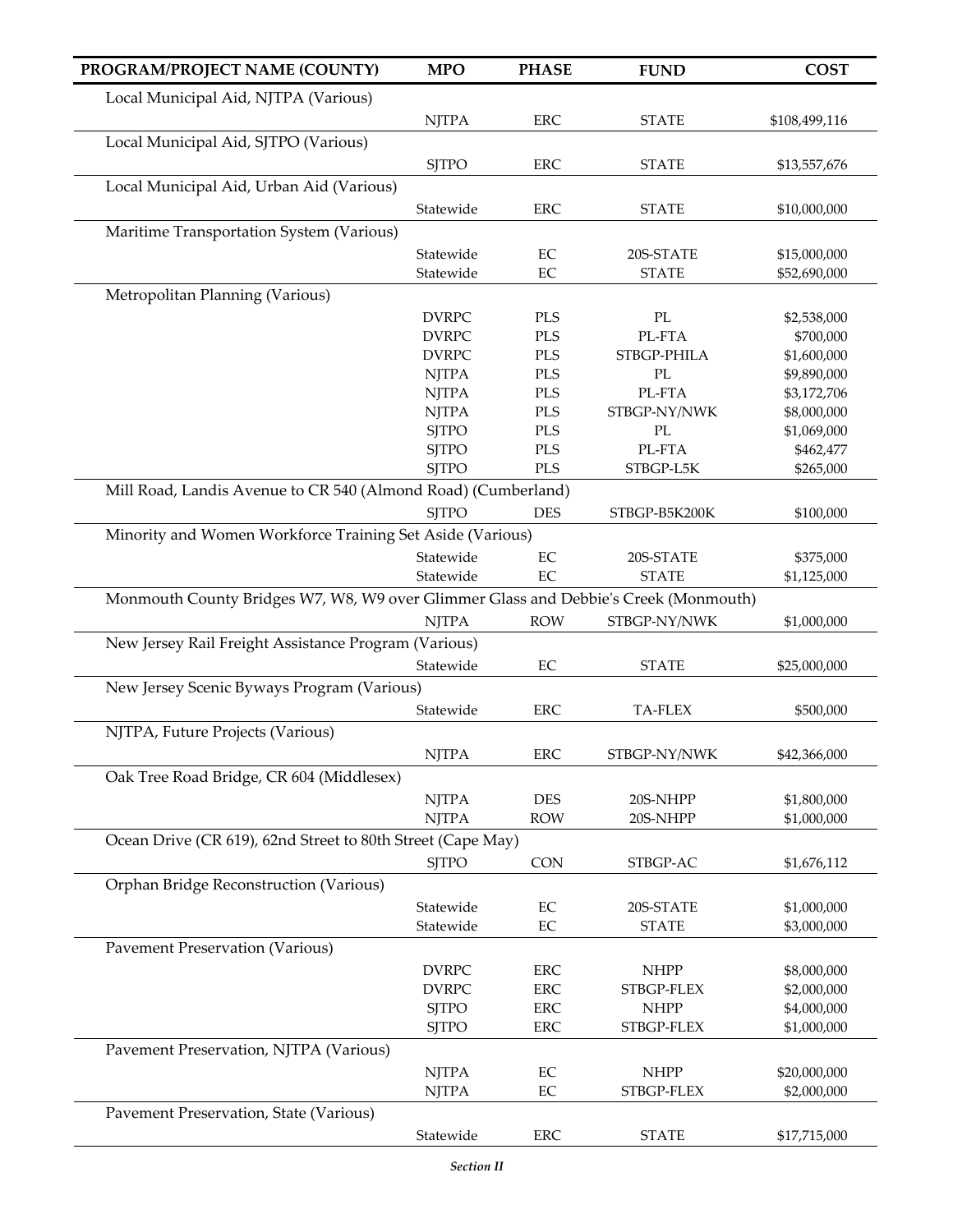| PROGRAM/PROJECT NAME (COUNTY)                                                  | <b>MPO</b>             | <b>PHASE</b> | <b>FUND</b>               | <b>COST</b>                  |
|--------------------------------------------------------------------------------|------------------------|--------------|---------------------------|------------------------------|
| Planning and Research, Federal-Aid (Various)                                   |                        |              |                           |                              |
|                                                                                | Statewide              | PLS          | <b>LTAP</b>               | \$150,000                    |
|                                                                                | Statewide              | <b>PLS</b>   | <b>SPR</b>                | \$22,509,000                 |
|                                                                                | Statewide              | <b>PLS</b>   | STBGP-FLEX                | \$18,913,000                 |
| Planning and Research, State (Various)                                         |                        |              |                           |                              |
|                                                                                | Statewide              | PLS          | 20S-STATE                 | \$250,000                    |
|                                                                                | Statewide              | <b>PLS</b>   | <b>STATE</b>              | \$750,000                    |
| Pre-Apprenticeship Training Program for Minorities and Women (Various)         |                        |              |                           |                              |
|                                                                                | Statewide              | EC           | STBGP-FLEX                | \$500,000                    |
| Program Implementation Costs, NJDOT (Various)                                  |                        |              |                           |                              |
|                                                                                | Statewide<br>Statewide | EC<br>EC     | 20S-STATE<br><b>STATE</b> | \$36,473,500<br>\$71,086,500 |
| Project Development: Concept Development and Preliminary Engineering (Various) |                        |              |                           |                              |
|                                                                                | Statewide              | <b>CD</b>    | 20S-STATE                 | \$1,000,000                  |
|                                                                                | Statewide              | CD           | <b>STATE</b>              | \$3,000,000                  |
| Project Management & Reporting System (PMRS) (Various)                         |                        |              |                           |                              |
|                                                                                | Statewide              | <b>DES</b>   | 20S-STATE                 | \$282,500                    |
|                                                                                | Statewide              | <b>DES</b>   | <b>STATE</b>              | \$847,500                    |
| Project Management Improvement Initiative Support (Various)                    |                        |              |                           |                              |
|                                                                                | Statewide              | <b>DES</b>   | 20S-STATE                 | \$625,000                    |
|                                                                                | Statewide              | <b>DES</b>   | <b>STATE</b>              | \$1,875,000                  |
| Regional Action Program (Various)                                              |                        |              |                           |                              |
|                                                                                | Statewide              | $\rm EC$     | 20S-STATE                 | \$500,000                    |
|                                                                                | Statewide              | EC           | <b>STATE</b>              | \$1,500,000                  |
| Resurfacing Program (Various)                                                  |                        |              |                           |                              |
|                                                                                | Statewide              | EC           | 20S-STATE                 | \$25,000,000                 |
|                                                                                | Statewide              | EC           | <b>STATE</b>              | \$75,000,000                 |
| Resurfacing, Federal (Various)                                                 |                        |              |                           |                              |
| Right of Way Database/Document Management System (Various)                     | Statewide              | ${\rm ERC}$  | <b>NHPP</b>               | \$21,112,000                 |
|                                                                                | Statewide              | EC           | 20S-STATE                 | \$75,000                     |
|                                                                                | Statewide              | $\rm EC$     | <b>STATE</b>              | \$225,000                    |
| Right of Way Full-Service Consultant Term Agreements (Various)                 |                        |              |                           |                              |
|                                                                                | Statewide              | <b>ROW</b>   | 20S-STATE                 | \$50,000                     |
|                                                                                | Statewide              | <b>ROW</b>   | STBGP-FLEX                | \$300,000                    |
| Rumson Road over the Shrewsbury River, CR 520 (Monmouth)                       |                        |              |                           |                              |
|                                                                                | <b>NJTPA</b>           | <b>CON</b>   | STBGP-NY/NWK              | \$37,000,000                 |
| Sign Structure Inspection Program (Various)                                    |                        |              |                           |                              |
|                                                                                | Statewide              | EC           | <b>STATE</b>              | \$2,100,000                  |
| Sign Structure Rehabilitation/Replacement Program (Various)                    |                        |              |                           |                              |
|                                                                                | Statewide              | ${\rm ERC}$  | STBGP-FLEX                | \$1,000,000                  |
| Sign Structure Replacement Contract 2021-1 (Various)                           |                        |              |                           |                              |
|                                                                                | <b>NJTPA</b>           | CON          | <b>STATE</b>              | \$19,240,000                 |
| Signs Program, Statewide (Various)                                             |                        |              |                           |                              |
|                                                                                | Statewide              | EC           | 20S-STATE                 | \$827,500                    |
|                                                                                | Statewide              | $\rm EC$     | <b>STATE</b>              | \$2,482,500                  |
| Sixth Avenue (CR 652), Bridge over Passaic River (Passaic)                     |                        |              |                           |                              |
|                                                                                | <b>NJTPA</b>           | DES          | STBGP-NY/NWK              | \$3,000,000                  |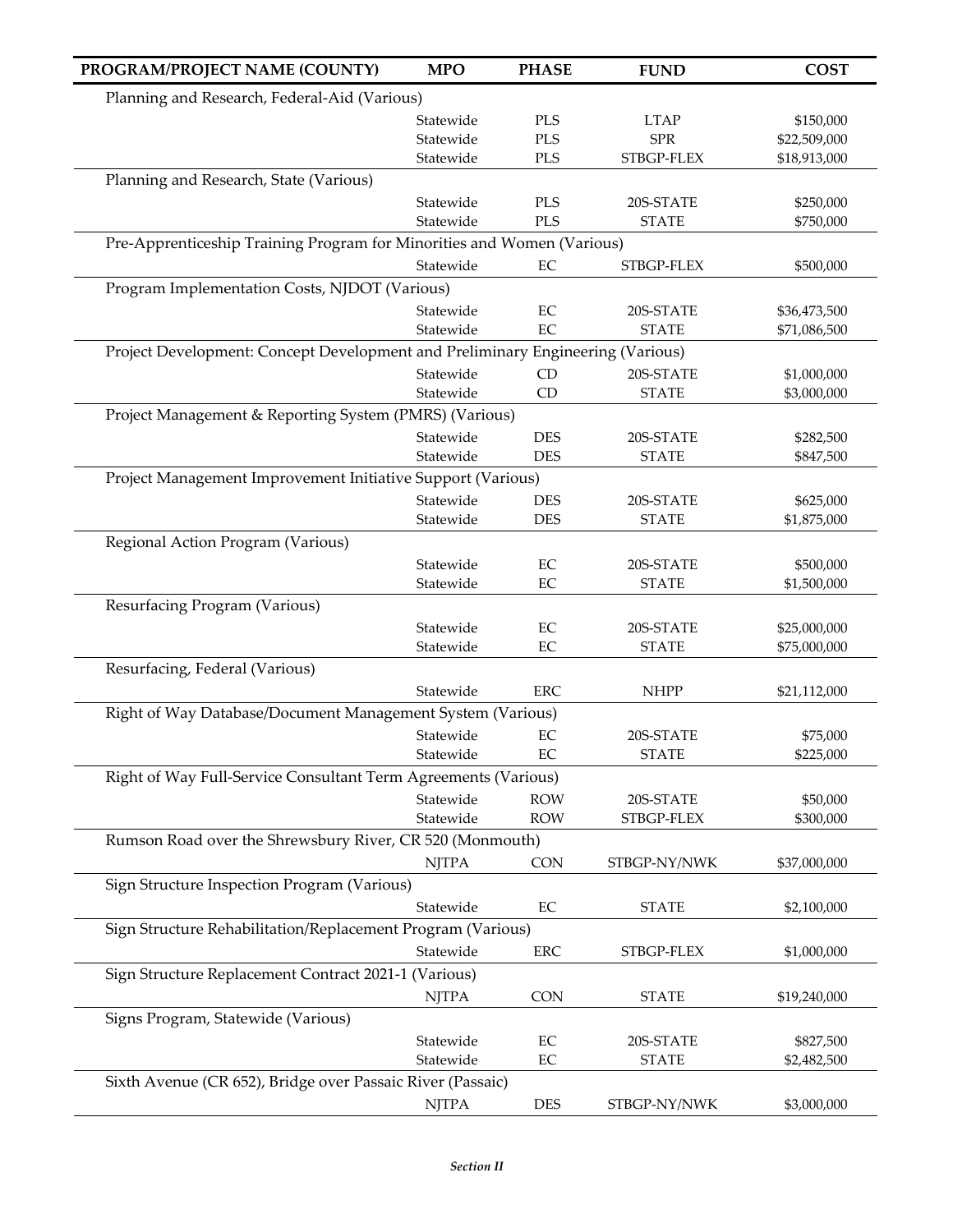| PROGRAM/PROJECT NAME (COUNTY)                                                 | <b>MPO</b>   | <b>PHASE</b> | <b>FUND</b>    | <b>COST</b>  |
|-------------------------------------------------------------------------------|--------------|--------------|----------------|--------------|
| South Greenwich Street/Telegraph Road (CR 540), Phase 1 (Salem)               |              |              |                |              |
|                                                                               | <b>SJTPO</b> | <b>CON</b>   | STBGP-L5K      | \$1,500,000  |
| <b>Staff Augmentation (Various)</b>                                           |              |              |                |              |
|                                                                               | Statewide    | EC           | 20S-STATE      | \$2,000,000  |
|                                                                               | Statewide    | EC           | <b>STATE</b>   | \$21,635,000 |
| State Police Enforcement and Safety Services (Various)                        |              |              |                |              |
|                                                                               | Statewide    | EC           | 20S-STATE      | \$2,500,000  |
|                                                                               | Statewide    | EC           | <b>STATE</b>   | \$2,500,000  |
| Storm Water Asset Management (Various)                                        |              |              |                |              |
|                                                                               | Statewide    | <b>ERC</b>   | STBGP-FLEX     | \$2,000,000  |
| Taft Avenue, Pedestrian Bridge over Route 80 (Passaic)                        |              |              |                |              |
|                                                                               | <b>NJTPA</b> | <b>ROW</b>   | 20S-STATE      | \$100,000    |
| Telegraph Road (CR 540), Phase 2 (Salem)                                      |              |              |                |              |
|                                                                               | <b>SJTPO</b> | <b>DES</b>   | STBGP-L5K      | \$150,000    |
| Title VI and Nondiscrimination Supporting Activities (Various)                |              |              |                |              |
|                                                                               | Statewide    | EC           | 20S-STATE      | \$175,000    |
| Traffic Signal Replacement (Various)                                          |              |              |                |              |
|                                                                               | Statewide    | EC           | 20S-STATE      | \$2,250,000  |
|                                                                               | Statewide    | EC           | <b>STATE</b>   | \$6,750,000  |
| Training and Employee Development (Various)                                   | Statewide    |              |                |              |
|                                                                               |              | EC           | STBGP-FLEX     | \$2,000,000  |
| Transportation and Community Development Initiative (TCDI) DVRPC (Various)    |              |              |                |              |
| Transportation Research Technology (Various)                                  | <b>DVRPC</b> | EC           | STBGP-PHILA    | \$105,000    |
|                                                                               | Statewide    | $\rm EC$     | 20S-STATE      | \$250,000    |
|                                                                               | Statewide    | EC           | <b>STATE</b>   | \$750,000    |
| Unanticipated Design, Right of Way and Construction Expenses, State (Various) |              |              |                |              |
|                                                                               | Statewide    | ${\rm ERC}$  | 20S-STATE      | \$12,509,000 |
|                                                                               | Statewide    | ERC          | <b>STATE</b>   | \$24,030,000 |
| Utility Pole Mitigation (Various)                                             |              |              |                |              |
|                                                                               | Statewide    | EC           | <b>HSIP</b>    | \$175,000    |
| Utility Reconnaissance and Relocation (Various)                               |              |              |                |              |
|                                                                               | Statewide    | $\rm EC$     | 20S-STATE      | \$1,250,000  |
|                                                                               | Statewide    | EC           | <b>STATE</b>   | \$1,250,000  |
| Washington Turnpike, Bridge over West Branch of Wading River (Burlington)     |              |              |                |              |
|                                                                               | <b>DVRPC</b> | <b>ROW</b>   | 20S-STBGP-OS-B | \$100,000    |
| Youth Employment and TRAC Programs (Various)                                  |              |              |                |              |
|                                                                               | Statewide    | EC           | STBGP-FLEX     | \$350,000    |
| Route 1B, Bridge over Shabakunk Creek (Mercer)                                |              |              |                |              |
|                                                                               | <b>DVRPC</b> | <b>DES</b>   | 20S-STATE      | \$2,000,000  |
| Route 4, Bridge over Palisade Avenue, Windsor Road and CSX Railroad (Bergen)  |              |              |                |              |
|                                                                               | <b>NJTPA</b> | <b>ROW</b>   | <b>NHPP</b>    | \$1,500,000  |
| Route 4, Grand Avenue Bridge (Bergen)                                         |              |              |                |              |
|                                                                               | <b>NJTPA</b> | <b>ROW</b>   | 20S-NHPP       | \$1,500,000  |
| Route 4, Hackensack River Bridge (Bergen)                                     |              |              |                |              |
|                                                                               | <b>NJTPA</b> | <b>DES</b>   | 20S-NHPP       | \$6,000,000  |
| Route 4, Jones Road Bridge (Bergen)                                           |              |              |                |              |
|                                                                               | <b>NJTPA</b> | <b>ROW</b>   | 20S-NHPP       | \$600,000    |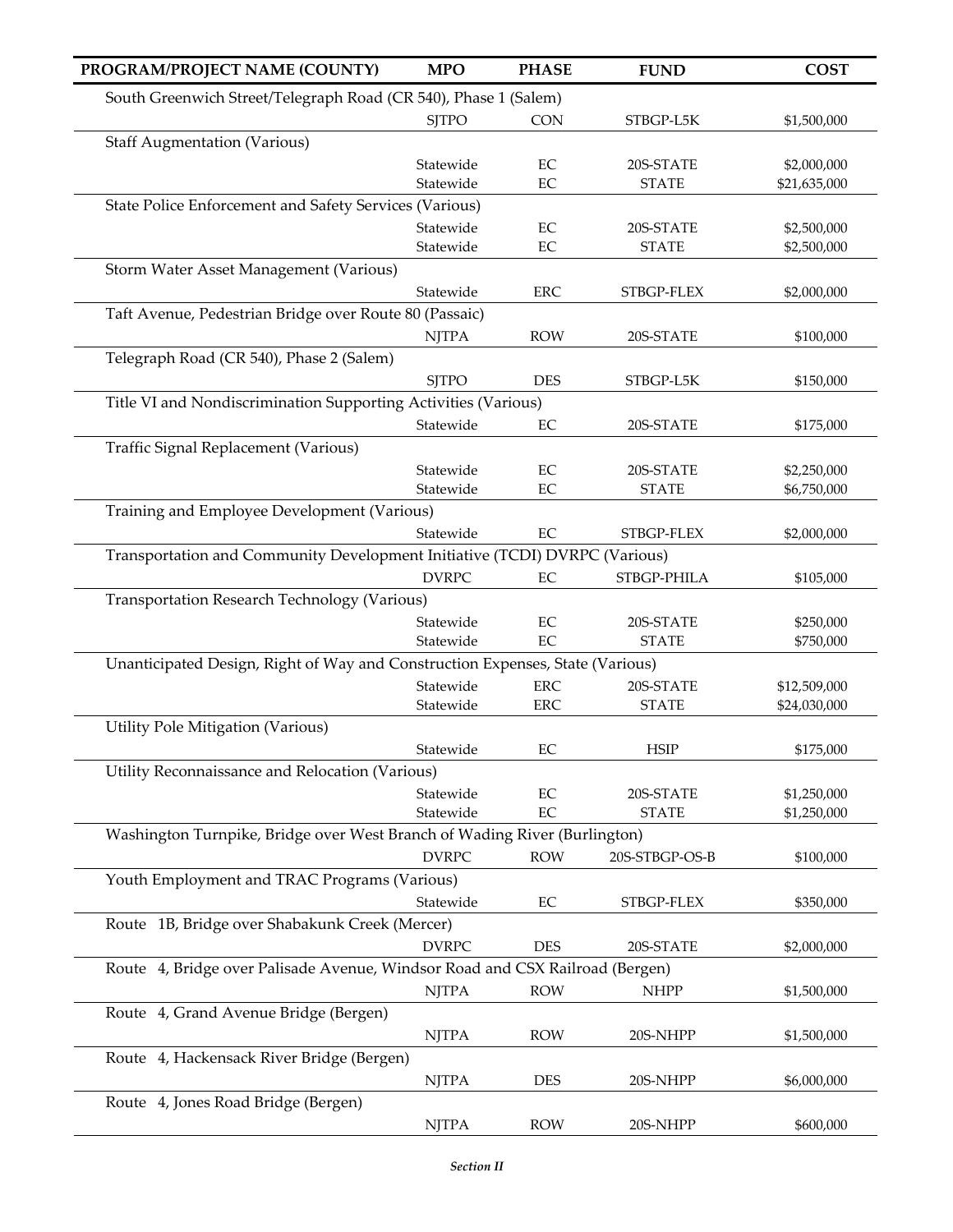| PROGRAM/PROJECT NAME (COUNTY)                                               | <b>MPO</b>   | <b>PHASE</b> | <b>FUND</b>   | <b>COST</b>  |
|-----------------------------------------------------------------------------|--------------|--------------|---------------|--------------|
| Route 4, River Drive to Tunbridge Road (Bergen)                             |              |              |               |              |
|                                                                             | <b>NJTPA</b> | CON          | 20S-NHPP      | \$9,900,000  |
| Route 4, Teaneck Road Bridge (Bergen)                                       |              |              |               |              |
|                                                                             | <b>NJTPA</b> | <b>ROW</b>   | 20S-STATE     | \$600,000    |
| Route 9, Jones Rd to Longboat Ave (Ocean)                                   |              |              |               |              |
|                                                                             | <b>NJTPA</b> | <b>CON</b>   | <b>STATE</b>  | \$12,500,000 |
| Route 10, Chelsea Drive to Kelly Drive (Essex)                              |              |              |               |              |
|                                                                             | <b>NJTPA</b> | PE           | 20S-STATE     | \$200,000    |
| Route 15 SB, Bridge over Rockaway River (Morris)                            |              |              |               |              |
|                                                                             | <b>NJTPA</b> | <b>ROW</b>   | 20S-NHPP      | \$950,000    |
| Route 15, Bridge over Paulins Kill (Sussex)                                 |              |              |               |              |
|                                                                             | <b>NJTPA</b> | <b>ROW</b>   | 20S-STATE     | \$250,000    |
| Route 15, Route 94 to Route 206/CR 565 (Sussex)                             |              |              |               |              |
|                                                                             | <b>NJTPA</b> | <b>CON</b>   | <b>NHPP</b>   | \$7,300,000  |
| Route 18, East Brunswick, Drainage and Pavement Rehabilitation (Middlesex)  |              |              |               |              |
|                                                                             | <b>NJTPA</b> | <b>ROW</b>   | <b>NHPP</b>   | \$7,000,000  |
| Route 20, Paterson Safety, Drainage and Resurfacing (Passaic)               |              |              |               |              |
|                                                                             | <b>NJTPA</b> | <b>ROW</b>   | <b>NHPP</b>   | \$1,300,000  |
| Route 22, Bridge over Echo Lake (Union)                                     |              |              |               |              |
|                                                                             | <b>NJTPA</b> | <b>CON</b>   | 20S-STATE     | \$7,300,000  |
| Route 22, Chestnut Street Bridge Replacement (CR 626) (Union)               |              |              |               |              |
|                                                                             | <b>NJTPA</b> | <b>CON</b>   | <b>NHPP</b>   | \$14,320,000 |
| Route 23, Bridge over Pequannock River / Hamburg Turnpike (Morris)          |              |              |               |              |
|                                                                             | <b>NJTPA</b> | <b>ROW</b>   | 20S-NHPP      | \$1,500,000  |
| Route 23, High Crest Drive to Macopin River (Passaic)                       |              |              |               |              |
|                                                                             | <b>NJTPA</b> | <b>DES</b>   | <b>NHPP</b>   | \$2,700,000  |
| Route 23, NB Bridge over Pequannock River (Passaic)                         |              |              |               |              |
|                                                                             | <b>NJTPA</b> | <b>DES</b>   | <b>NHPP</b>   | \$1,700,000  |
| Route 26, Cox Road to Nassau Street (Middlesex)                             |              |              |               |              |
| Route 27, Dehart Place to Route 21 (Union)                                  | <b>NJTPA</b> | <b>CON</b>   | 20S-NHPP      | \$2,780,000  |
|                                                                             | <b>NJTPA</b> | <b>CON</b>   | <b>NHPP</b>   | \$17,300,000 |
| Route 29, Bridge over Copper Creek (Hunterdon)                              |              |              |               |              |
|                                                                             | <b>NJTPA</b> | PE           | STBGP-OS-BRDG | \$400,000    |
| Route 30, Atco Avenue to Route 206 (Camden)                                 |              |              |               |              |
|                                                                             | <b>DVRPC</b> | CON          | 20S-NHPP      | \$11,570,000 |
|                                                                             | <b>SJTPO</b> | CON          | 20S-NHPP      | \$2,500,000  |
| Route 31, Bridge over Furnace Brook (Warren)                                |              |              |               |              |
|                                                                             | <b>NJTPA</b> | <b>DES</b>   | <b>NHPP</b>   | \$1,100,000  |
| Route 31, Franklin Road (CR 634) to Route 46 (Warren)                       |              |              |               |              |
|                                                                             | <b>NJTPA</b> | CON          | <b>STATE</b>  | \$7,992,000  |
| Route 31, Route 78/22 to Graysrock Road (Hunterdon)                         |              |              |               |              |
|                                                                             | <b>NJTPA</b> | <b>DES</b>   | 20S-NHPP      | \$1,800,000  |
| Route 33 Business, Bridge over Conrail Freehold Secondary Branch (Monmouth) |              |              |               |              |
|                                                                             | <b>NJTPA</b> | <b>DES</b>   | 20S-NHPP      | \$2,500,000  |
| Route 33, Bridge over Millstone River (Monmouth)                            |              |              |               |              |
|                                                                             | <b>NJTPA</b> | <b>ROW</b>   | 20S-NHPP      | \$200,000    |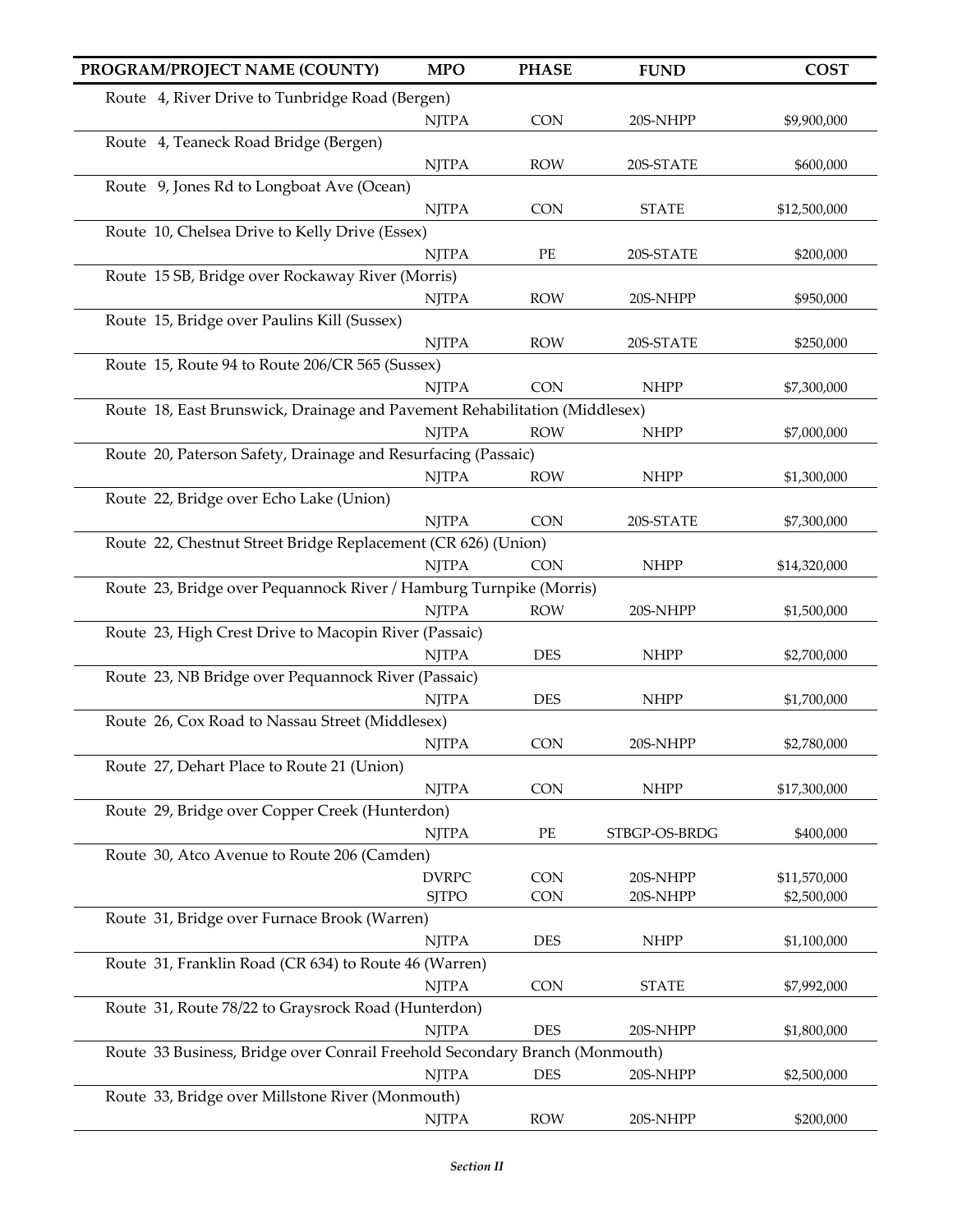| PROGRAM/PROJECT NAME (COUNTY)                                                    | <b>MPO</b>   | <b>PHASE</b> | <b>FUND</b>    | <b>COST</b>   |
|----------------------------------------------------------------------------------|--------------|--------------|----------------|---------------|
| Route 33, Cleveland Avenue to Paxson Avenue (Mercer)                             |              |              |                |               |
|                                                                                  | <b>DVRPC</b> | <b>CON</b>   | 20S-NHPP       | \$7,000,000   |
| Route 35, Bridge over North Branch of Wreck Pond (Monmouth)                      |              |              |                |               |
|                                                                                  | <b>NJTPA</b> | <b>ROW</b>   | 20S-NHPP       | \$226,000     |
| Route 35, Heards Brook and Woodbridge Creek, Culvert Replacement (Middlesex)     |              |              |                |               |
|                                                                                  | <b>NJTPA</b> | <b>DES</b>   | 20S-NHPP       | \$1,500,000   |
|                                                                                  | <b>NJTPA</b> | <b>ROW</b>   | 20S-STATE      | \$200,000     |
| Route 35, Route 9 to Colonia Boulevard (Middlesex)                               |              |              |                |               |
|                                                                                  | <b>NJTPA</b> | <b>DES</b>   | 20S-NHPP       | \$3,700,000   |
| Route 35 NB, Bridge over Route 36 NB & GSP Ramp G (Monmouth)                     | <b>NJTPA</b> | <b>ROW</b>   | 20S-NHPP       | \$400,000     |
|                                                                                  | <b>NJTPA</b> | PE           |                |               |
| Route 37, EB Thomas St to Fisher Blvd (Ocean)                                    |              |              | 20S-STATE      | \$400,000     |
|                                                                                  | <b>NJTPA</b> | <b>CON</b>   | <b>STATE</b>   | \$9,320,000   |
| Route 40, Elmer Lake to Elmwood Avenue (Gloucester)                              |              |              |                |               |
|                                                                                  | <b>DVRPC</b> | <b>CON</b>   | 20S-NHPP       | \$3,540,000   |
|                                                                                  | <b>SJTPO</b> | <b>CON</b>   | 20S-NHPP       | \$4,890,000   |
| Route 40, Hamilton Common Drive to West End Avenue (CR 629) (Atlantic)           |              |              |                |               |
|                                                                                  | <b>SJTPO</b> | <b>CON</b>   | 20S-NHPP       | \$13,340,000  |
| Route 42, Bridges over Blackwood Railroad Trail (Camden)                         |              |              |                |               |
|                                                                                  | <b>DVRPC</b> | <b>CON</b>   | 20S-NHPP       | \$21,900,000  |
| Route 45, Bridge over Woodbury Creek (Gloucester)                                |              |              |                |               |
|                                                                                  | <b>DVRPC</b> | <b>DES</b>   | <b>NHPP</b>    | \$1,000,000   |
|                                                                                  | <b>DVRPC</b> | <b>ROW</b>   | 20S-NHPP       | \$500,000     |
| Route 46, Bergen Boulevard to Main Street (Bergen)                               |              |              |                |               |
|                                                                                  | <b>NJTPA</b> | <b>CON</b>   | <b>NHPP</b>    | \$4,100,000   |
| Route 46, Route 80 to Walnut Road (Warren)                                       |              |              |                |               |
|                                                                                  | <b>NJTPA</b> | <b>DES</b>   | 20S-NHPP       | \$1,900,000   |
| Route 47, Bridge over Dennis Creek (Cape May)                                    |              |              |                |               |
|                                                                                  | <b>SJTPO</b> | <b>ROW</b>   | 20S-NHPP       | \$300,000     |
| Route 49, Front Street to Keasbey Street/Yorke Street (CR 658) (Salem)           | <b>SJTPO</b> | CON          | <b>STATE</b>   | \$6,892,000   |
| Route 50, Bridge over Cedar Swamp Creek (Cape May)                               |              |              |                |               |
|                                                                                  | <b>SJTPO</b> | <b>DES</b>   | 20S-STATE      | \$2,250,000   |
| Route 57, Bridge over Branch Lopatcong Creek (Warren)                            |              |              |                |               |
|                                                                                  | <b>NJTPA</b> | $\rm PE$     | <b>NHPP</b>    | \$1,000,000   |
| Route 70, Bridge over Mount Misery Brook (Burlington)                            |              |              |                |               |
|                                                                                  | <b>DVRPC</b> | <b>DES</b>   | 20S-STATE      | \$890,000     |
| Route 70, Dakota Trail to Riverview Drive (CR 48) (Burlington)                   |              |              |                |               |
|                                                                                  | <b>NJTPA</b> | <b>CON</b>   | 20S-NHPP       | \$33,700,000  |
| Route 70, Route 38 to Cooper Avenue (Camden)                                     |              |              |                |               |
|                                                                                  | <b>DVRPC</b> | <b>CON</b>   | <b>STATE</b>   | \$204,550,000 |
| Route 71, Bridge over NJ Transit (NJCL) (Monmouth)                               |              |              |                |               |
|                                                                                  | <b>NJTPA</b> | <b>DES</b>   | 20S-STBGP-OS-B | \$2,000,000   |
| Route 72, Manahawkin Bay Bridges, Contract 5A - Environmental Mitigation (Ocean) |              |              |                |               |
|                                                                                  | <b>NJTPA</b> | <b>DES</b>   | 20S-STATE      | \$850,000     |
| Route 76/676 Bridges and Pavement (Camden)                                       |              |              |                |               |
|                                                                                  | <b>DVRPC</b> | CON          | <b>NHPP</b>    | \$60,000,000  |